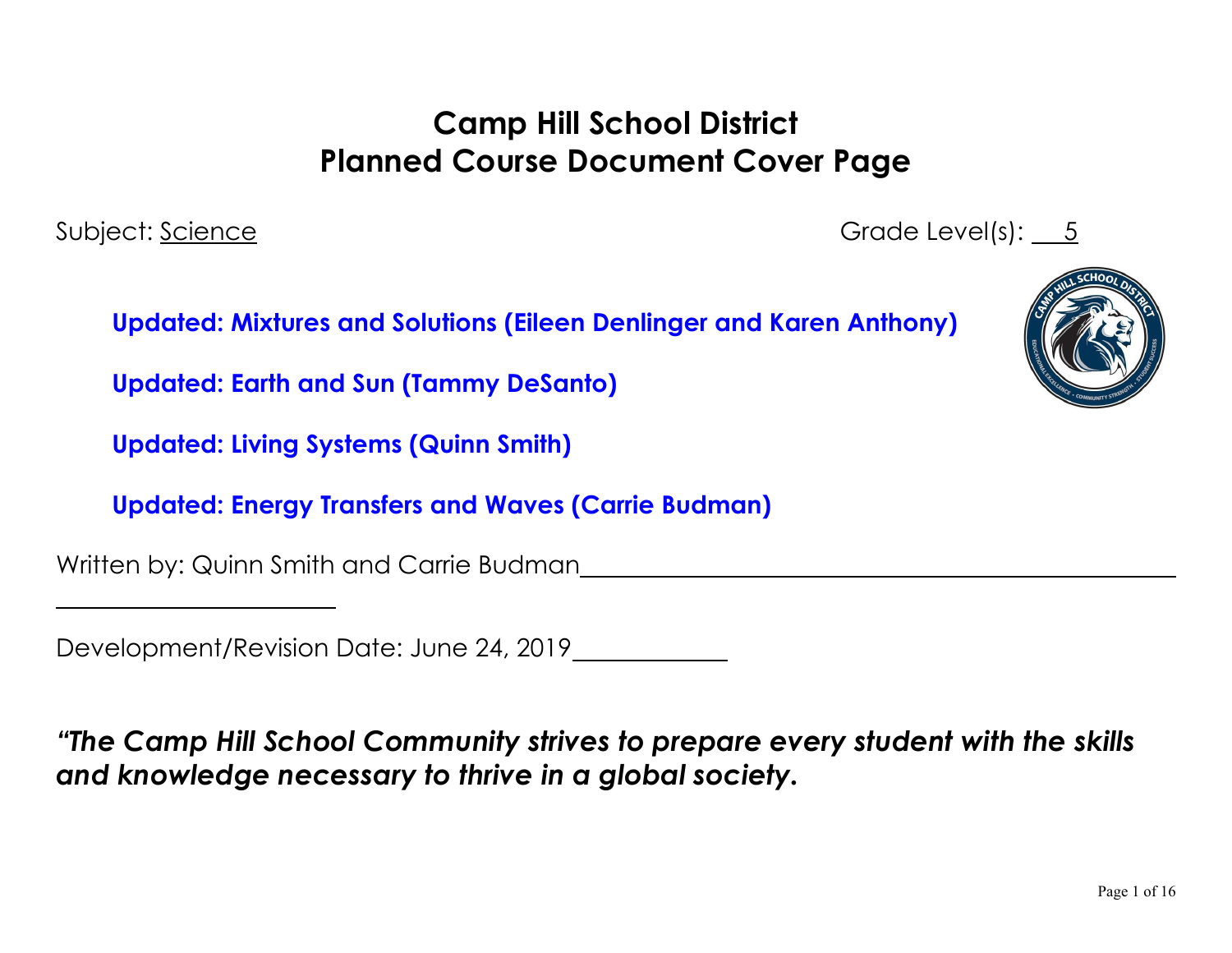## CAMP HILL SCHOOL DISTRICT

### **Updated: Mixtures and Solutions**

#### **[Big Ideas](http://www.pdesas.org/module/sas/curriculumframework/):**

### **● Matter can be understood in terms of the types of atoms present and the interactions both between and within atoms.**

| <b>Essential Question</b>                                                              | <b>Focus for Instruction</b><br>(What students should)<br>be able to do?)                                                                                                                                                                                                                                          | <b>Essential</b><br><b>Vocabulary</b>                                      | <b>Planned Learning</b><br><b>Experiences and</b><br><b>Instructional</b><br><b>Strategies</b><br>(How will you adjust<br>instruction to meet the<br>needs of diverse<br>learners?) | <b>Assessments</b><br>(How will you know if<br>students have learned? List<br>Summative [S], Formative<br>[F], Benchmark [B],<br>Diagnostic [D]) | Technology,<br><b>Materials and</b><br><b>Resources</b><br><b>Standards</b> | Suggested<br><b>Timeframe</b><br>(<br>applicable)           |
|----------------------------------------------------------------------------------------|--------------------------------------------------------------------------------------------------------------------------------------------------------------------------------------------------------------------------------------------------------------------------------------------------------------------|----------------------------------------------------------------------------|-------------------------------------------------------------------------------------------------------------------------------------------------------------------------------------|--------------------------------------------------------------------------------------------------------------------------------------------------|-----------------------------------------------------------------------------|-------------------------------------------------------------|
| How can one<br>explain the structure,<br>properties, and<br>interactions of<br>matter? | Competency<br>Measure and<br>graph quantities to<br>provide evidence<br>that regardless of<br>the type of change<br>that occurs when<br>heating, cooling, or<br>mixing substances,<br>the total mass of<br>matter is<br>conserved.<br>Concepts<br>The amount of<br>matter is conserved<br>when it changes<br>form. | Conservation of<br>Mass                                                    | Use learning, interest<br>and readiness<br>profiles to<br>differentiate notes,<br>materials,<br>experiments and<br>assessments.                                                     | <b>Summative:</b><br><b>Unit Test</b><br><b>PSSA</b><br>Formative:<br>Quizzes<br>Projects<br><b>Teacher Observation</b>                          | 3.2.5.A6<br>Click here for<br>resources.                                    |                                                             |
| How can one<br>explain the structure,<br>properties, and<br>interactions of<br>matter? | Competency<br>Plan and conduct<br>an investigation to<br>determine whether<br>the mixing of two or<br>more substances<br>results in new<br>substances (e.g.,<br>cooking, baking,<br>burning, etc.).                                                                                                                | Chemical<br>change vs.<br>physical<br>change Mass<br>Temperature<br>Volume | Use learning, interest<br>and readiness<br>profiles to<br>differentiate notes,<br>materials,<br>experiments and<br>assessments.                                                     | Summative:<br><b>Unit Test</b><br><b>PSSA</b><br>Formative:<br>Quizzes<br>Projects<br><b>Teacher Observation</b>                                 | 3.2.5.A6<br>3.2.3A.4<br>Click here for<br>resources.                        | The entire unit<br>should take<br>approximately<br>7 weeks. |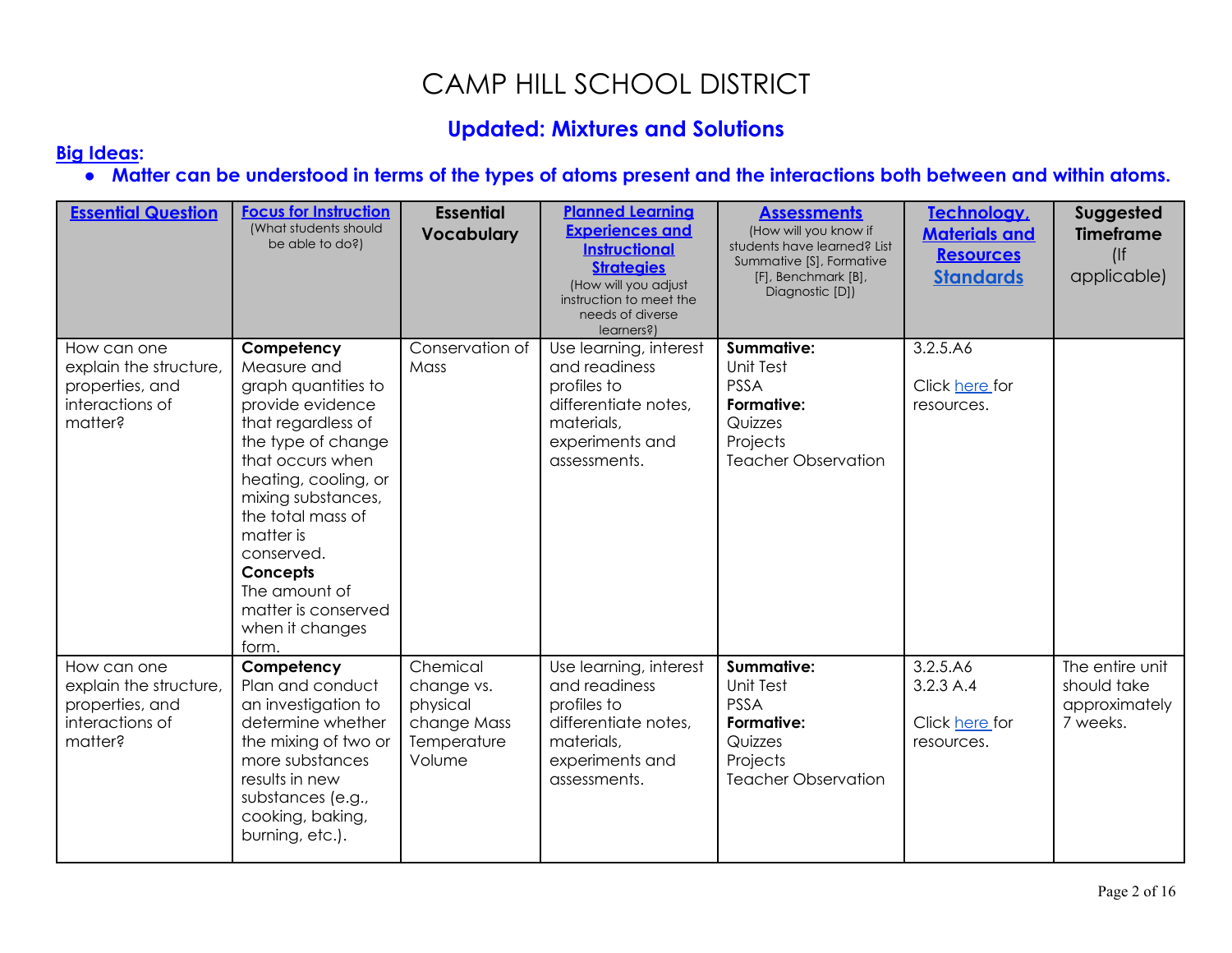|                                                                                        | Concept<br>When two or more<br>different<br>substances are<br>mixed, a new<br>substance with<br>different properties<br>may be formed.                                                                                                                                                                      |                                                                                                   |                                                                                                                                 |                                                                                                                         |                                          |  |
|----------------------------------------------------------------------------------------|-------------------------------------------------------------------------------------------------------------------------------------------------------------------------------------------------------------------------------------------------------------------------------------------------------------|---------------------------------------------------------------------------------------------------|---------------------------------------------------------------------------------------------------------------------------------|-------------------------------------------------------------------------------------------------------------------------|------------------------------------------|--|
| How can one<br>explain the structure,<br>properties, and<br>interactions of<br>matter? | Competency<br>Develop a model<br>to describe that<br>matter is made of<br>particles too small<br>to be seen.<br>Concept<br>Matter of any type<br>can be subdivided<br>into particles that<br>are too small to<br>see, but even then<br>the matter still exists<br>and can be<br>detected by other<br>means. | Condensation<br>Evaporation<br>Matter<br>Particles                                                | Use learning, interest<br>and readiness<br>profiles to<br>differentiate notes,<br>materials,<br>experiments and<br>assessments. | <b>Summative:</b><br>Unit Test<br><b>PSSA</b><br>Formative:<br>Quizzes<br>Projects<br><b>Teacher Observation</b>        | 3.2.5.A6<br>Click here for<br>resources. |  |
| How can one<br>explain the structure,<br>properties, and<br>interactions of<br>matter? | Competency<br>Make observations<br>and measurements<br>to identify given<br>materials based on<br>their properties.<br>Concept<br>Measurements of a<br>variety of<br>properties can be<br>used to identify<br>materials.                                                                                    | Hardness<br>Mass<br>Moh's scale<br>Porosity<br>Properties<br>Solubility<br>Streak tests<br>Volume | Use learning, interest<br>and readiness<br>profiles to<br>differentiate notes,<br>materials,<br>experiments and<br>assessments. | <b>Summative:</b><br><b>Unit Test</b><br><b>PSSA</b><br>Formative:<br>Quizzes<br>Projects<br><b>Teacher Observation</b> | 3.2.5.A6<br>Click here for<br>resources. |  |
| How can one<br>explain the structure,<br>properties, and<br>interactions of<br>matter? | Competency<br>Measure and<br>graph quantities to<br>provide evidence<br>that regardless of<br>the type of change                                                                                                                                                                                            | Conservation of<br>Mass                                                                           | Use learning, interest<br>and readiness<br>profiles to<br>differentiate notes,<br>materials,<br>experiments and                 | <b>Summative:</b><br>Unit Test<br><b>PSSA</b><br>Formative:<br>Quizzes<br>Projects                                      | 3.2.5.A6<br>Click here for<br>resources. |  |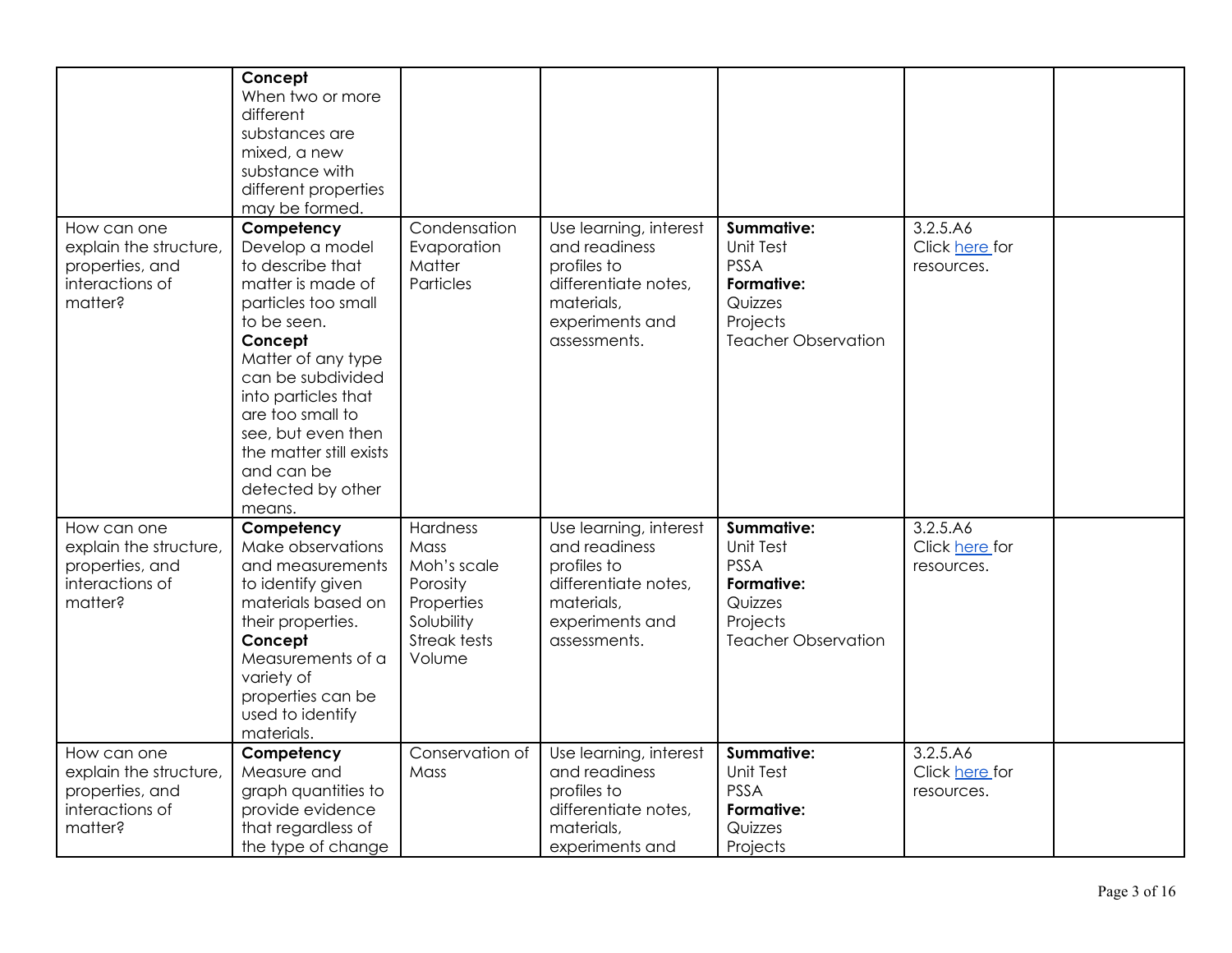|                                                                                        | that occurs when<br>heating, cooling, or<br>mixing substances,<br>the total mass of<br>matter is<br>conserved.<br>Concept<br>The amount of<br>matter is conserved<br>when it changes<br>form.                                                                                                                                                                                                                                                           |                                                              | assessments.                                                                                                                    | <b>Teacher Observation</b>                                                                                       |                                                      |  |
|----------------------------------------------------------------------------------------|---------------------------------------------------------------------------------------------------------------------------------------------------------------------------------------------------------------------------------------------------------------------------------------------------------------------------------------------------------------------------------------------------------------------------------------------------------|--------------------------------------------------------------|---------------------------------------------------------------------------------------------------------------------------------|------------------------------------------------------------------------------------------------------------------|------------------------------------------------------|--|
| How can one<br>explain the structure,<br>properties, and<br>interactions of<br>matter? | Competency<br>Measure and<br>graph quantities to<br>provide evidence<br>that regardless of<br>the type of change<br>that occurs when<br>heating, cooling, or<br>mixing substances,<br>the total mass of<br>matter is<br>conserved.<br>Concept<br>When two or more<br>different<br>substances are<br>mixed, a new<br>substance with<br>different properties<br>may be formed;<br>such occurrences<br>depend on the<br>substances and the<br>temperature. | Chemical<br>change<br>Mixtures vs.<br>compounds              | Use learning, interest<br>and readiness<br>profiles to<br>differentiate notes,<br>materials,<br>experiments and<br>assessments. | Summative:<br><b>Unit Test</b><br><b>PSSA</b><br>Formative:<br>Quizzes<br>Projects<br><b>Teacher Observation</b> | 3.2.6.A4<br>3.2.7.A4<br>Click here for<br>resources. |  |
| How can one<br>explain the structure,<br>properties, and<br>interactions of<br>matter? | Competency<br>Plan and carry out<br>investigations to<br>determine the<br>effect on the total<br>mass of a                                                                                                                                                                                                                                                                                                                                              | Chemical<br>change<br><b>Dissolve</b><br>Physical<br>changes | Use learning, interest<br>and readiness<br>profiles to<br>differentiate notes,<br>materials,<br>experiments and                 | <b>Summative:</b><br>Unit Test<br><b>PSSA</b><br>Formative:<br>Quizzes<br>Projects                               | 3.2.5.A6<br>Click here for<br>resources.             |  |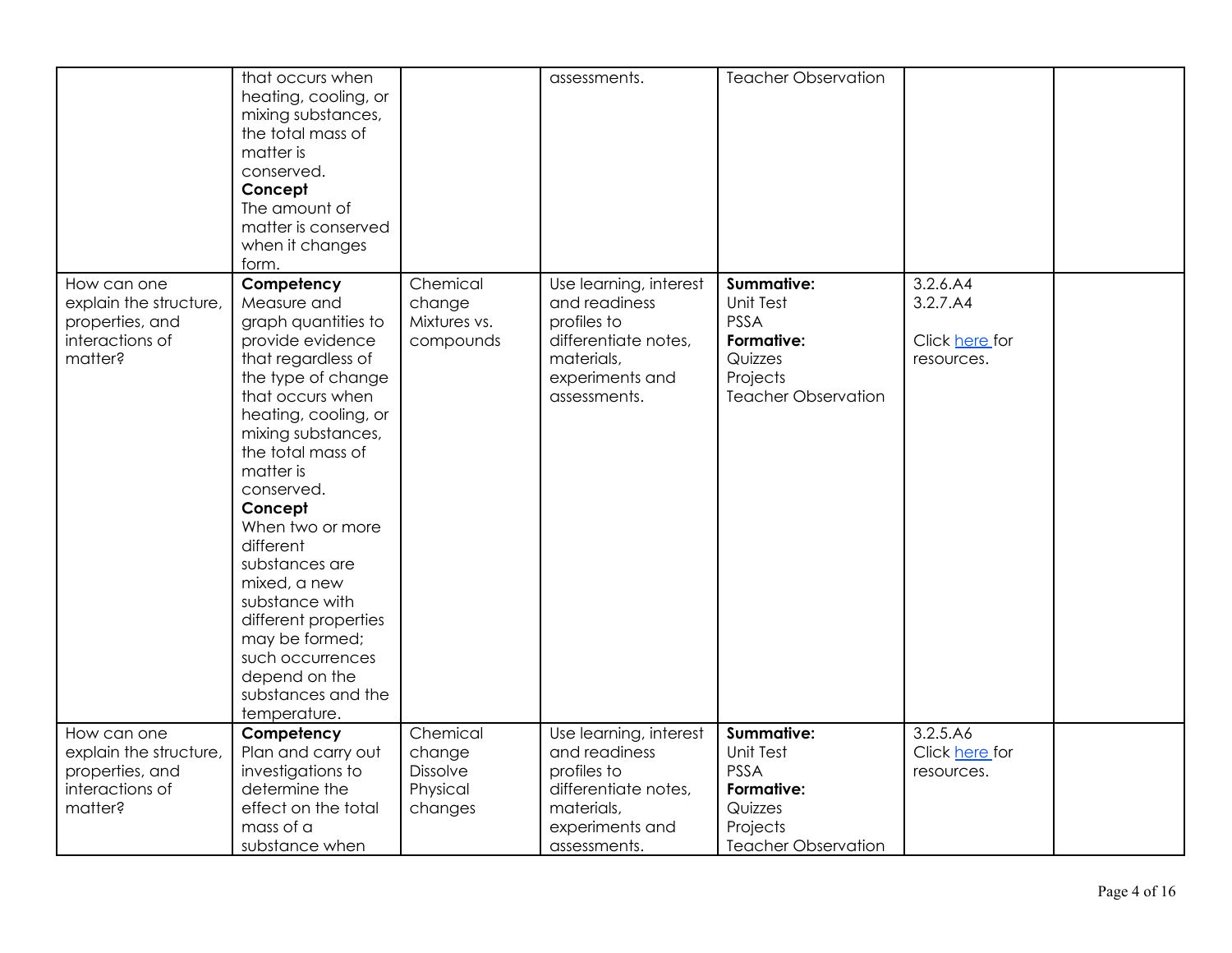| the substance      |  |  |  |
|--------------------|--|--|--|
| changes shape,     |  |  |  |
| phase, and/or is   |  |  |  |
| dissolved.         |  |  |  |
| Concept            |  |  |  |
| No matter what     |  |  |  |
| reaction or change |  |  |  |
| in properties      |  |  |  |
| occurs, the total  |  |  |  |
| mass of the        |  |  |  |
| substances does    |  |  |  |
| not change.        |  |  |  |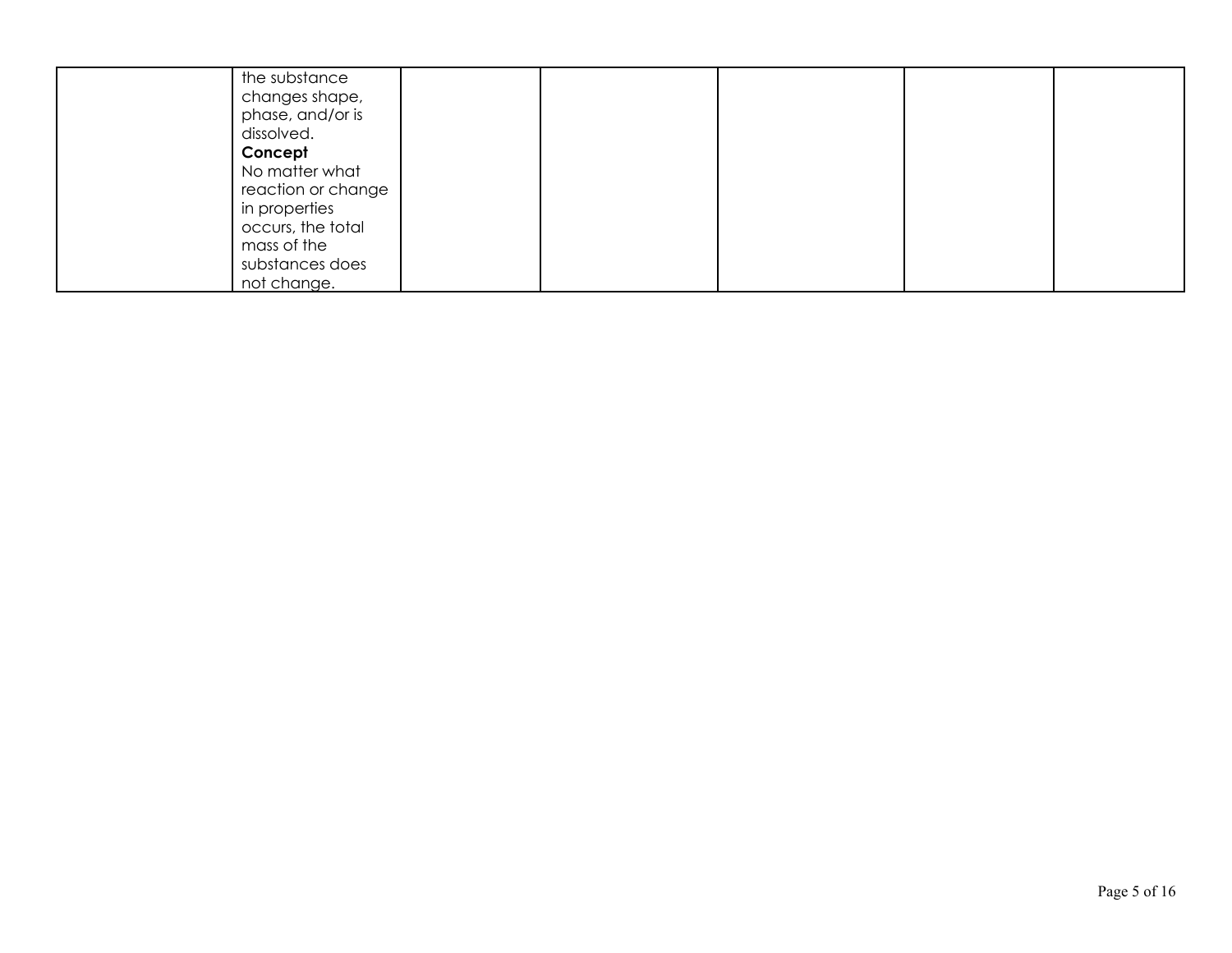### CAMP HILL SCHOOL DISTRICT **Updated: Earth and Sun**

#### **[Big Ideas](http://www.pdesas.org/module/sas/curriculumframework/):**

- **● The universe is composed of a variety of different objects, which are organized into systems, which develops according to accepted physical processes and laws.**
- **● The Earth is a complex and dynamic set of interconnected systems (e.g. geosphere, hydrosphere, atmosphere, biosphere) that interact over a wide range of temporal and spatial scales.**
- **● Interactions of objects or systems of objects can be predicted and explained using the concept of energy transfer and conservation.**

| <b>Essential Question</b>                                                                | <b>Focus for Instruction</b><br>(What students should<br>be able to do?)                                                                                                                                                                                                                                              | <b>Essential</b><br><b>Vocabulary</b> | <b>Planned Learning</b><br><b>Experiences and</b><br><b>Instructional</b><br><b>Strategies</b><br>(How will you adjust<br>instruction to meet the<br>needs of diverse<br>learners?) | <b>Assessments</b><br>(How will you know if<br>students have learned? List<br>Summative [S], Formative<br>[F], Benchmark [B],<br>Diagnostic [D]) | Technology,<br><b>Materials and</b><br><u>Resources</u><br><b>Standards</b> | Suggested<br><b>Timeframe</b><br>(<br>applicable)           |
|------------------------------------------------------------------------------------------|-----------------------------------------------------------------------------------------------------------------------------------------------------------------------------------------------------------------------------------------------------------------------------------------------------------------------|---------------------------------------|-------------------------------------------------------------------------------------------------------------------------------------------------------------------------------------|--------------------------------------------------------------------------------------------------------------------------------------------------|-----------------------------------------------------------------------------|-------------------------------------------------------------|
| How can one<br>explain and predict<br>interactions<br>between objects<br>within systems? | Competency<br><i>*Construct and</i><br>support an<br>argument that the<br>gravitational force<br>exerted by Earth on<br>objects is directed<br>down.<br>Concept<br><i>*Gravitational force</i><br>of Earth acting on<br>another object<br>near Earth's surface<br>pulls that object<br>toward the planet's<br>center. | Gravitational<br>force                | Use learning, interest<br>and readiness<br>profiles to<br>differentiate notes,<br>materials,<br>experiments and<br>assessments.                                                     | <b>Summative:</b><br>Unit Test<br><b>PSSA</b><br><b>Formative:</b><br>Quizzes<br>Projects<br><b>Teacher Observation</b>                          | 3.3.6B1<br>3.3.7.B1<br>Click here for<br>resources.                         | The entire unit<br>should take<br>approximately<br>7 weeks. |
| What is the universe,<br>and what is Earth's<br>place in it?                             | Competency<br>*Support an<br>argument that the<br>apparent<br>brightness of the<br>sun and stars is due<br>to their relative<br>distances from                                                                                                                                                                        | Relative<br>distance Stars<br>Sun     | Use learning, interest<br>and readiness<br>profiles to<br>differentiate notes,<br>materials,<br>experiments and<br>assessments.                                                     | Summative:<br><b>Unit Test</b><br><b>PSSA</b><br>Formative:<br>Quizzes<br>Projects<br>Teacher Observation                                        | 3.3.8.B1<br>Click here for<br>resources.                                    |                                                             |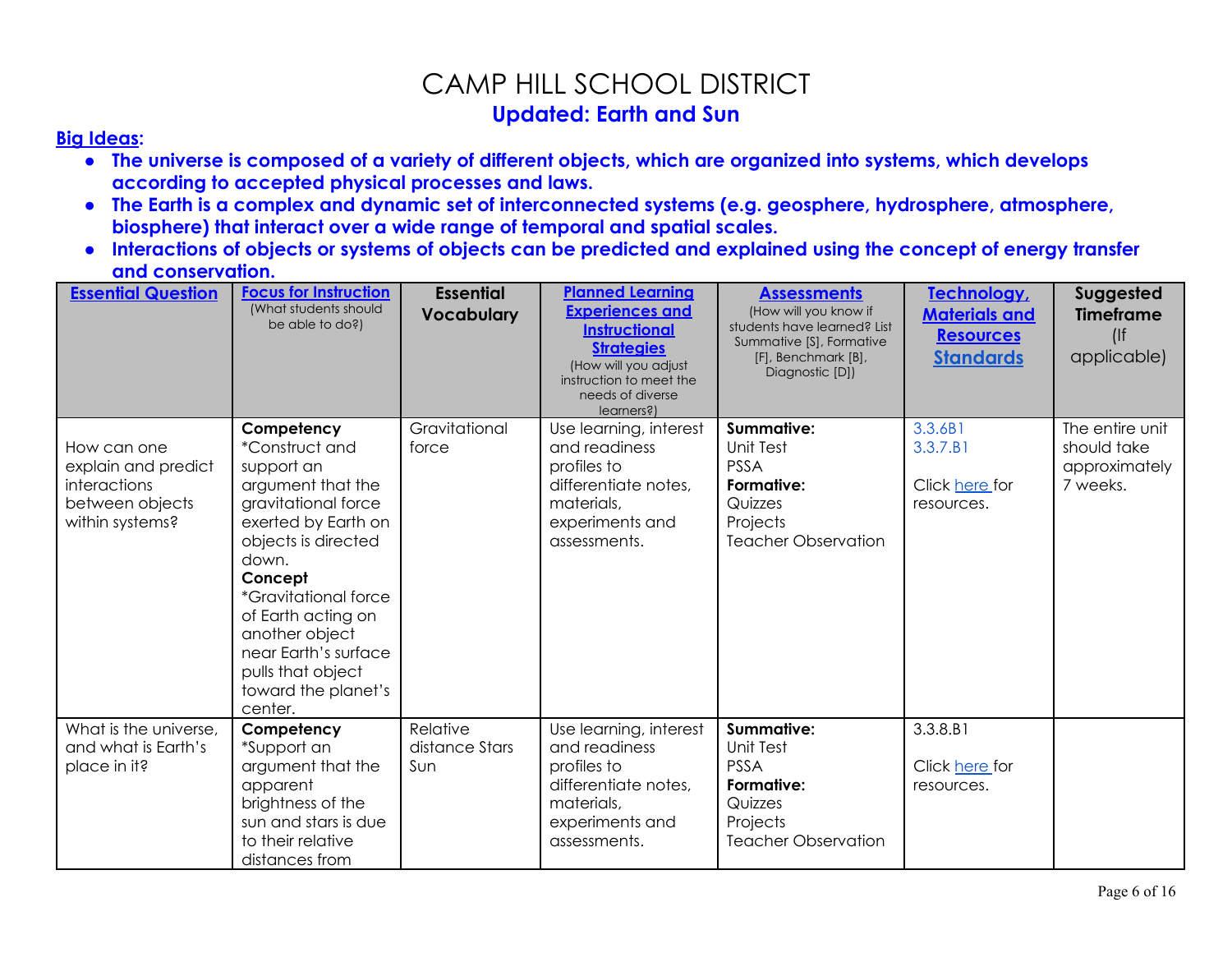| What is the universe,                                        | Earth.<br>Concept<br>The sun is a star<br>that appears larger<br>and brighter than<br>other stars because<br>it is closer.<br>Competency                                                                                                                                                                                                                                                                                          | Apparent                                                           | Use learning, interest                                                                                                          | <b>Summative:</b>                                                                                                       | 3.3.8.B1                                 |  |
|--------------------------------------------------------------|-----------------------------------------------------------------------------------------------------------------------------------------------------------------------------------------------------------------------------------------------------------------------------------------------------------------------------------------------------------------------------------------------------------------------------------|--------------------------------------------------------------------|---------------------------------------------------------------------------------------------------------------------------------|-------------------------------------------------------------------------------------------------------------------------|------------------------------------------|--|
| and what is Earth's<br>place in it?                          | Support an<br>argument that the<br>apparent<br>brightness of the<br>sun and stars is due<br>to their relative<br>distances from<br>Earth.<br>Concept<br>Stars range greatly<br>in their distance<br>from Earth.                                                                                                                                                                                                                   | brightness Earth<br>Relative<br>distance Stars<br>Sun              | and readiness<br>profiles to<br>differentiate notes,<br>materials,<br>experiments and<br>assessments.                           | Unit Test<br><b>PSSA</b><br>Formative:<br>Quizzes<br>Projects<br><b>Teacher Observation</b>                             | Click here for<br>resources.             |  |
| What is the universe,<br>and what is Earth's<br>place in it? | Competency<br>Represent data in<br>graphical displays<br>to reveal patterns<br>of daily changes in<br>the length and<br>direction of<br>shadows, day and<br>night, and seasonal<br>appearance of<br>stars in the sky.<br>Concept<br>The orbits of Earth<br>around the sun and<br>of the moon<br>around Earth,<br>together with<br>rotation of Earth<br>about an axis<br>between its north<br>and South poles,<br>cause observable | Data<br>Graphical<br>display Patterns<br>Representation<br>Shadows | Use learning, interest<br>and readiness<br>profiles to<br>differentiate notes,<br>materials,<br>experiments and<br>assessments. | <b>Summative:</b><br><b>Unit Test</b><br><b>PSSA</b><br>Formative:<br>Quizzes<br>Projects<br><b>Teacher Observation</b> | 3.3.5.B1<br>Click here for<br>resources. |  |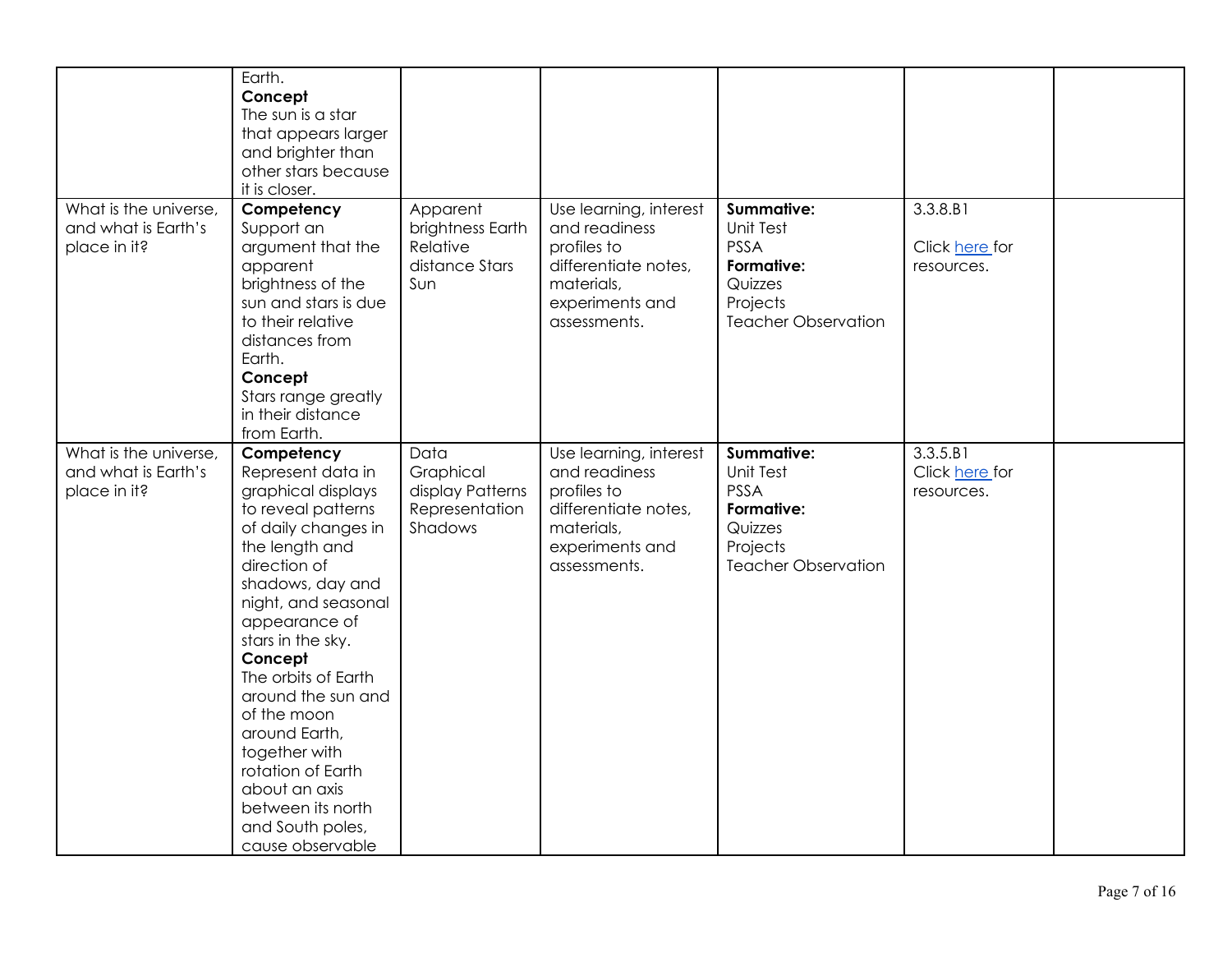|                                                 | patterns (e.g., day<br>and night, length<br>and direction of<br>shadows, different<br>positions of sun,<br>moon, and stars).                                                                                                                                                                                                                                                                                                                                                                                 |                                                                                                                      |                                                                                                                                 |                                                                                                                  |                                                      |  |
|-------------------------------------------------|--------------------------------------------------------------------------------------------------------------------------------------------------------------------------------------------------------------------------------------------------------------------------------------------------------------------------------------------------------------------------------------------------------------------------------------------------------------------------------------------------------------|----------------------------------------------------------------------------------------------------------------------|---------------------------------------------------------------------------------------------------------------------------------|------------------------------------------------------------------------------------------------------------------|------------------------------------------------------|--|
| How and why is<br>Earth constantly<br>changing? | Competency<br>Construct and<br>analyze models to<br>describe systems<br>interactions among<br>the geosphere,<br>hydrosphere,<br>atmosphere, and<br>biosphere.<br>Concept<br>All Earth processes<br>are the result of<br>energy flowing and<br>matter cycling<br>within and among<br>the planet's<br>systems. The energy<br>is derived from the<br>sun and the earth's<br>interior. These flows<br>and cycles<br>produce chemical<br>and physical<br>changes in Earth's<br>materials and living<br>organisms. | Atmosphere<br>Biosphere<br>Chemical<br>change Energy<br>flow Geosphere<br>Hydrosphere<br>Model<br>Physical<br>change | Use learning, interest<br>and readiness<br>profiles to<br>differentiate notes,<br>materials,<br>experiments and<br>assessments. | Summative:<br>Unit Test<br><b>PSSA</b><br>Formative:<br>Quizzes<br>Projects<br><b>Teacher Observation</b>        | 3.3.4.A4<br>3.3.4.A5<br>Click here for<br>resources. |  |
| How and why is<br>Earth constantly<br>changing? | Competency<br>Through the<br>creation of a<br>model, explain that<br>the chemical and<br>physical processes<br>that cycle earth<br>materials and form<br>rocks.                                                                                                                                                                                                                                                                                                                                              | Atmosphere<br>Biosphere<br>Chemical<br>change Energy<br>flow Geosphere<br>Hydrosphere<br>Model<br>Physical<br>change | Use learning, interest<br>and readiness<br>profiles to<br>differentiate notes,<br>materials,<br>experiments and<br>assessments. | <b>Summative:</b><br>Unit Test<br><b>PSSA</b><br>Formative:<br>Quizzes<br>Projects<br><b>Teacher Observation</b> | 3.3.4.A4<br>3.3.4.A5<br>Click here for<br>resources. |  |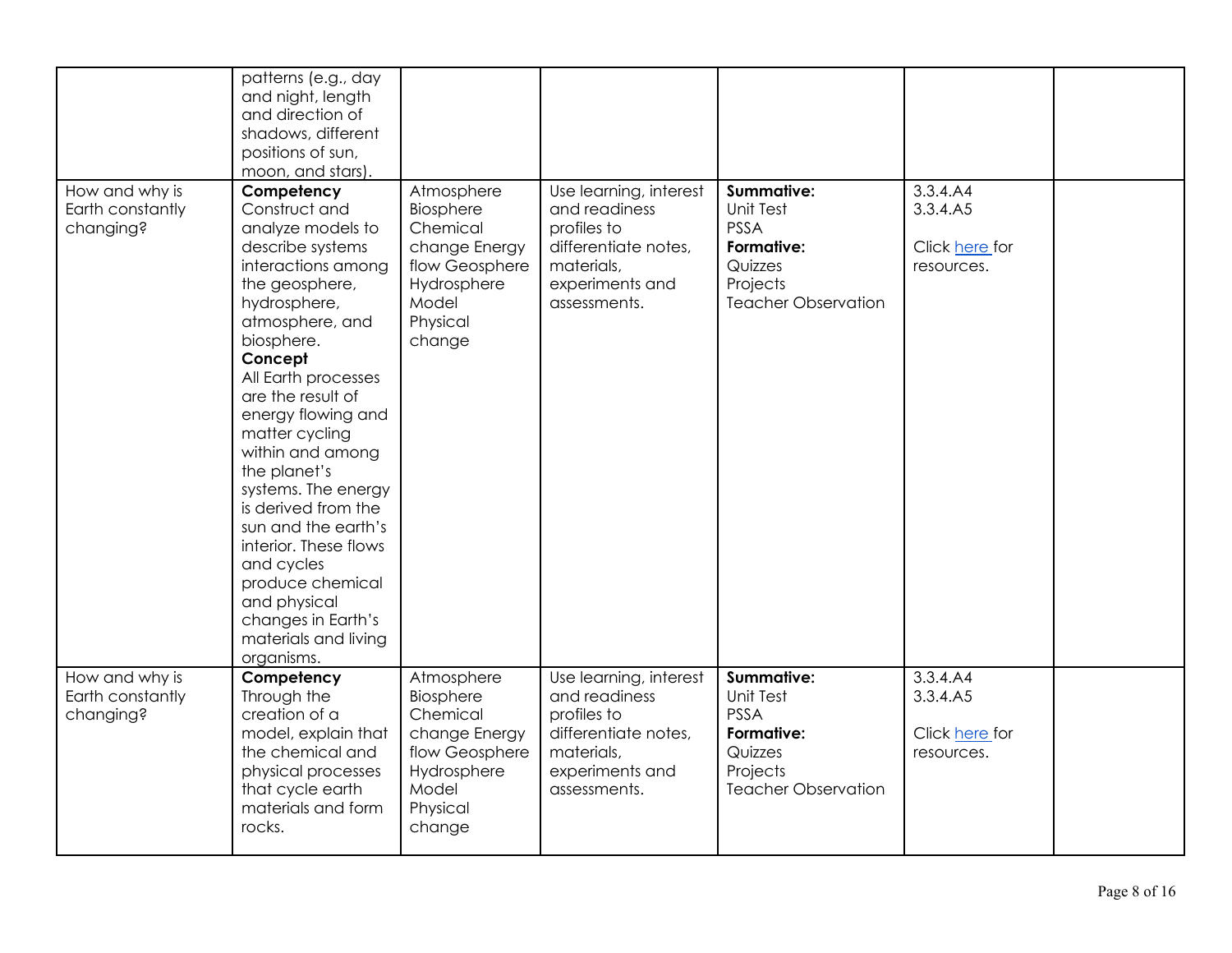|                     | Concept                     |               |                        |             |                   |  |
|---------------------|-----------------------------|---------------|------------------------|-------------|-------------------|--|
|                     | All Earth processes         |               |                        |             |                   |  |
|                     | are the result of           |               |                        |             |                   |  |
|                     | energy flowing and          |               |                        |             |                   |  |
|                     | matter cycling              |               |                        |             |                   |  |
|                     | within and among            |               |                        |             |                   |  |
|                     | the planet's                |               |                        |             |                   |  |
|                     | systems. The energy         |               |                        |             |                   |  |
|                     | is derived from the         |               |                        |             |                   |  |
|                     | sun and the earth's         |               |                        |             |                   |  |
|                     |                             |               |                        |             |                   |  |
|                     | interior. These flows       |               |                        |             |                   |  |
|                     | and cycles                  |               |                        |             |                   |  |
|                     | produce chemical            |               |                        |             |                   |  |
|                     | and physical                |               |                        |             |                   |  |
|                     | changes in Earth's          |               |                        |             |                   |  |
|                     | materials and living        |               |                        |             |                   |  |
|                     | organisms.                  |               |                        |             |                   |  |
| How can one         | Competency                  | Gravitational | Use learning, interest | Summative:  | 3.4.7.C 3.4.7.D   |  |
| explain and predict | *Construct and              | force         | and readiness          | Unit Test   | 3.3.6B1 3.3.7.B1  |  |
| interactions        | support an                  |               | profiles to            | <b>PSSA</b> | S8.C.3.1 S8.D.3.1 |  |
| between objects     | argument that the           |               | differentiate notes,   | Formative:  | \$8.D.3.1.1       |  |
| within systems?     | gravitational force         |               | materials,             | Quizzes     | \$8.D.3.1.2       |  |
|                     | exerted by Earth on         |               | experiments and        | Projects    |                   |  |
|                     | objects is directed         |               | assessments.           | Teacher Ob  |                   |  |
|                     | down. (5-PS2-1)             |               |                        |             |                   |  |
|                     | Concept                     |               |                        |             |                   |  |
|                     | <i>*Gravitational force</i> |               |                        |             |                   |  |
|                     | of Earth acting on          |               |                        |             |                   |  |
|                     | another object              |               |                        |             |                   |  |
|                     | near Earth's surface        |               |                        |             |                   |  |
|                     | pulls that object           |               |                        |             |                   |  |
|                     | toward the planet's         |               |                        |             |                   |  |
|                     | center. (PS2.B)             |               |                        |             |                   |  |
|                     | *Earth and Space            |               |                        |             |                   |  |
|                     | Science                     |               |                        |             |                   |  |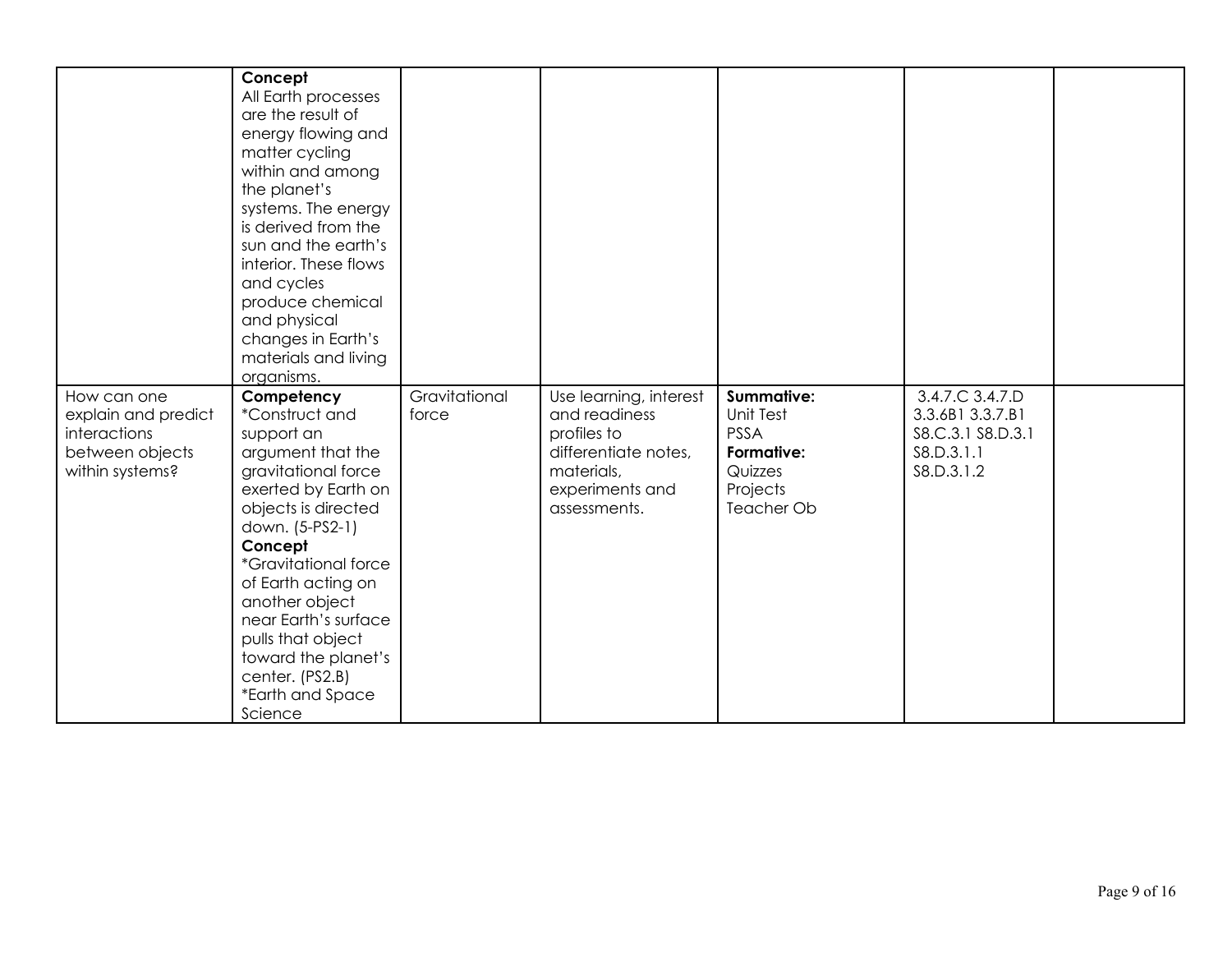## CAMP HILL SCHOOL DISTRICT

## **Updated: Living Systems**

#### **[Big Ideas](http://www.pdesas.org/module/sas/curriculumframework/):**

- **● Interactions of objects or systems of objects can be predicted and explained using the concept of energy transfer and conservation.**
- **● All organisms are made of cells and can be characterized by common aspects of their structure and functioning**

| <b>Essential Question</b>                                                          | <b>Focus for Instruction</b><br>(What students should<br>be able to do?)                                                                                                                                                                                                                                                                              | <b>Essential</b><br><b>Vocabulary</b>                | <b>Planned Learning</b><br><b>Experiences and</b><br><b>Instructional</b><br><b>Strategies</b><br>(How will you adjust<br>instruction to meet the<br>needs of diverse<br>learners?) | <b>Assessments</b><br>(How will you know if<br>students have learned? List<br>Summative [S], Formative<br>[F], Benchmark [B],<br>Diagnostic [D]) | Technology,<br><b>Materials and</b><br><b>Resources</b><br><b>Standards</b>                  | Suggested<br><b>Timeframe</b><br>(<br>applicable) |
|------------------------------------------------------------------------------------|-------------------------------------------------------------------------------------------------------------------------------------------------------------------------------------------------------------------------------------------------------------------------------------------------------------------------------------------------------|------------------------------------------------------|-------------------------------------------------------------------------------------------------------------------------------------------------------------------------------------|--------------------------------------------------------------------------------------------------------------------------------------------------|----------------------------------------------------------------------------------------------|---------------------------------------------------|
| How is energy<br>transferred and<br>conserved?                                     | Competency<br>**Use a model to<br>describe that<br>energy in animal's<br>food was once<br>energy from the<br>sun. (5-PS3-1) **Life<br>Science<br>Concept<br>**Energy released<br>from food was<br>once energy from<br>the sun that was<br>captured by plants<br>in the chemical<br>process that forms<br>plant matter.<br>$(PS3.D)$ **Life<br>Science | Energy flow<br>Flow chart<br>Model<br>Photosynthesis | Use learning, interest<br>and readiness<br>profiles to<br>differentiate notes,<br>materials,<br>experiments and<br>assessments.                                                     | Summative:<br>Unit Test<br><b>PSSA</b><br>Formative:<br>Quizzes<br>Projects<br><b>Teacher Ob</b>                                                 | 4.1.7.C<br>S8.B.3.1.1<br>S8.B.3.1.2<br>S8.B.3.1.3<br>\$8.C.2.1<br>\$8.C.2.1.1<br>\$8.C.2.2.1 |                                                   |
| How do organisms<br>live, grow, respond<br>to their environment,<br>and reproduce? | Competency<br>Use a model to<br>describe that<br>energy in animal's<br>food was once                                                                                                                                                                                                                                                                  | Food chain<br>Food web                               | Use learning, interest<br>and readiness<br>profiles to<br>differentiate notes,<br>materials,<br>experiments and                                                                     | <b>Summative:</b><br><b>Unit Test</b><br><b>PSSA</b><br>Formative:<br>Quizzes<br>Projects                                                        | 3.1.7.A8<br>\$8.B.3.1.1<br>S8.B.3.1.3<br>\$8.A.3.2.1<br>S8.A.3.2.3                           |                                                   |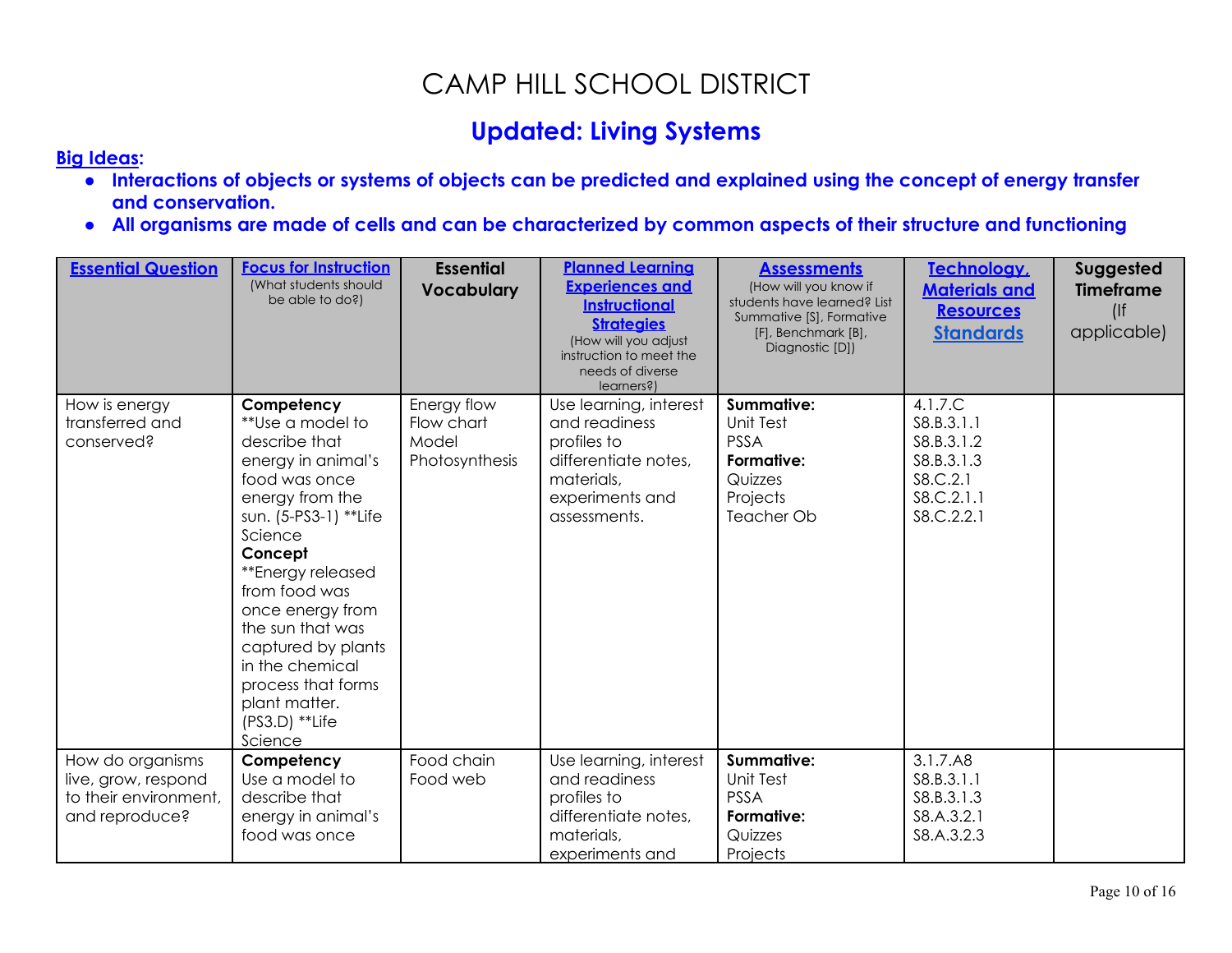|                                                                                    | energy from the<br>sun.<br>Concept<br>Food provides<br>animals with<br>materials needed<br>for body repair and<br>growth.                                                                                                                            |                                  | assessments.                                                                                                                    | Teacher Ob                                                                                |                                                                    |  |
|------------------------------------------------------------------------------------|------------------------------------------------------------------------------------------------------------------------------------------------------------------------------------------------------------------------------------------------------|----------------------------------|---------------------------------------------------------------------------------------------------------------------------------|-------------------------------------------------------------------------------------------|--------------------------------------------------------------------|--|
| How do organisms<br>live, grow, respond<br>to their environment,<br>and reproduce? | Competencies<br>Use a model to<br>describe that<br>energy in animal's<br>food was once<br>energy from the<br>sun.<br>Concept<br>Food provides<br>animals with<br>materials needed<br>for energy and to<br>maintain body<br>warmth and for<br>motion. | Food chain<br>Food web           | Use learning, interest<br>and readiness<br>profiles to<br>differentiate notes,<br>materials,<br>experiments and<br>assessments. | Summative:<br>Unit Test<br><b>PSSA</b><br>Formative:<br>Quizzes<br>Projects<br>Teacher Ob | 3.1.7.A8<br>S8.B.3.1.1<br>S8.B.3.1.3<br>\$8.A.3.2.1<br>S8.A.3.2.3  |  |
| How do organisms<br>live, grow, respond<br>to their environment,<br>and reproduce? | Competencies<br>Using evidence,<br>present an<br>argument that<br>plants get the<br>materials they<br>need for growth<br>Concept<br>Plants acquire their<br>material for growth<br>primarily from air<br>and water.                                  | Argument<br>Evidence<br>Minerals | Use learning, interest<br>and readiness<br>profiles to<br>differentiate notes,<br>materials,<br>experiments and<br>assessments. | Summative:<br>Unit Test<br><b>PSSA</b><br>Formative:<br>Quizzes<br>Projects<br>Teacher Ob | 3.1.7.A8<br>\$8.B.3.1.1<br>S8.B.3.1.3<br>\$8.A.3.2.1<br>S8.A.3.2.3 |  |
| How do organisms<br>live, grow, respond<br>to their environment,<br>and reproduce? | Competencies<br>Construct and<br>communicate<br>models of food<br>webs that<br>demonstrate the<br>transfer of matter                                                                                                                                 | Ecosystem<br>Food webs           | Use learning, interest<br>and readiness<br>profiles to<br>differentiate notes,<br>materials,<br>experiments and<br>assessments. | Summative:<br>Unit Test<br><b>PSSA</b><br>Formative:<br>Quizzes<br>Projects<br>Teacher Ob | S8.B.3.1.1<br>S8.B.3.1.3<br>\$8.A.3.2.1<br>S8.A.3.2.3              |  |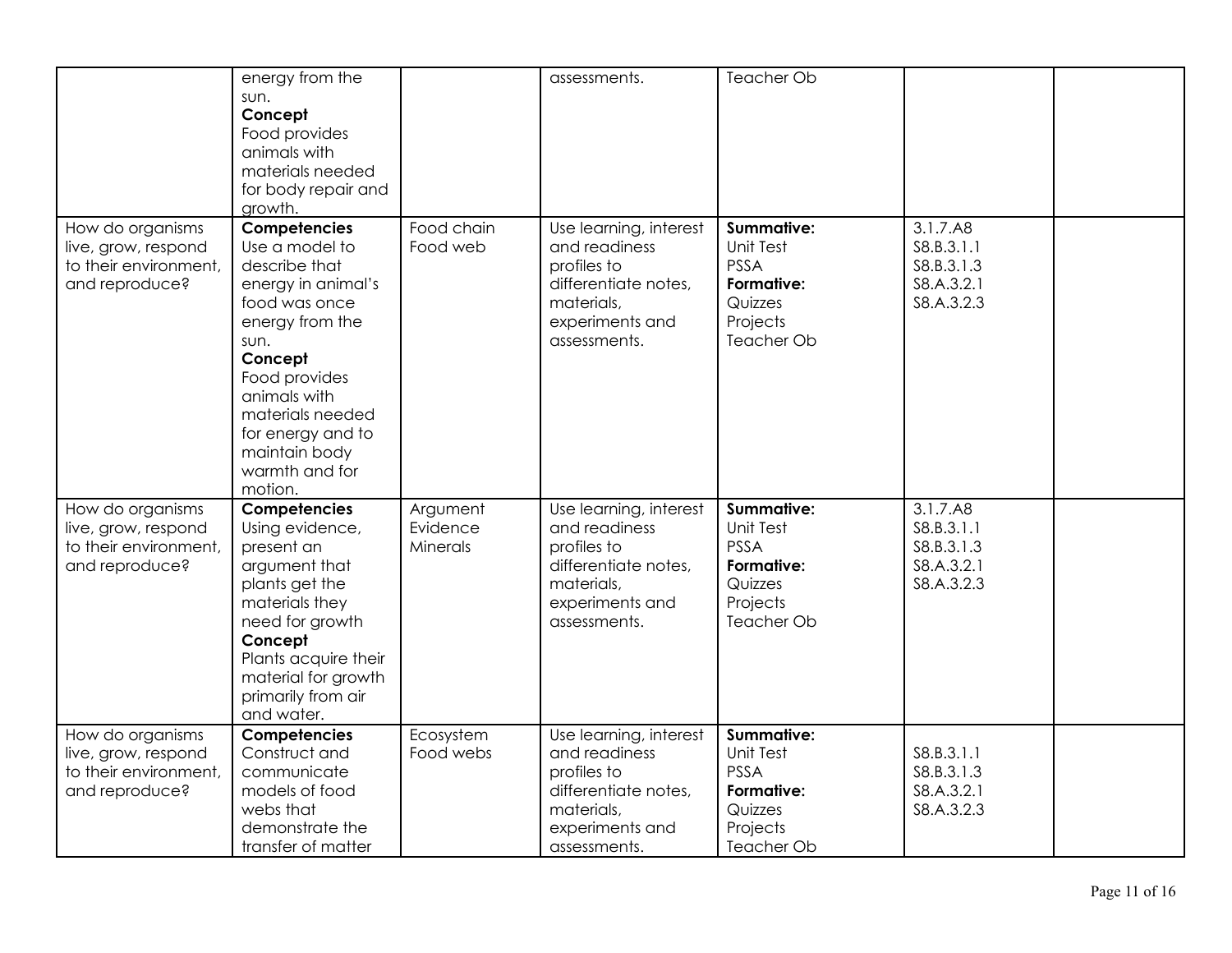|                                                                                                                            | and energy among<br>organisms within an<br>ecosystem.<br>Concept<br>Animals and plants<br>alike take in gases<br>and water and<br>release waste<br>matter into the<br>environment;<br>animals must take<br>in food, and plants<br>need light and<br>minerals.          |                                        |                                                                                                                                 |                                                                                                  |                         |  |
|----------------------------------------------------------------------------------------------------------------------------|------------------------------------------------------------------------------------------------------------------------------------------------------------------------------------------------------------------------------------------------------------------------|----------------------------------------|---------------------------------------------------------------------------------------------------------------------------------|--------------------------------------------------------------------------------------------------|-------------------------|--|
| How and why do<br>organisms interact<br>with their<br>environment and<br>what are the effects<br>of these<br>interactions? | Competencies<br>Ask researchable<br>questions about<br>the ways organisms<br>obtain matter and<br>energy across<br>multiple and varied<br>ecosystems.<br>Concept<br>Organisms can<br>survive only in<br>environments in<br>which their<br>particular needs<br>are met. | Researchable<br>Species Web of<br>life | Use learning, interest<br>and readiness<br>profiles to<br>differentiate notes,<br>materials,<br>experiments and<br>assessments. | <b>Summative:</b><br>Unit Test<br><b>PSSA</b><br>Formative:<br>Quizzes<br>Projects<br>Teacher Ob | 3.1.6.A2<br>S8.B.3.1.1  |  |
| How and why do<br>organisms interact<br>with their<br>environment and<br>what are the effects<br>of these<br>interactions? | Competencies<br>Construct a model<br>of a food web to<br>demonstrate the<br>transfer of matter<br>and energy among<br>organisms within an<br>ecosystem.<br>Concept<br>A healthy<br>ecosystem is one in<br>which multiple<br>species of different                       | Ecosystem<br>Transfer<br>energy        | Use learning, interest<br>and readiness<br>profiles to<br>differentiate notes,<br>materials,<br>experiments and<br>assessments. | <b>Summative:</b><br>Unit Test<br><b>PSSA</b><br>Formative:<br>Quizzes<br>Projects<br>Teacher Ob | 3.1.6.A2<br>\$8.B.3.1.1 |  |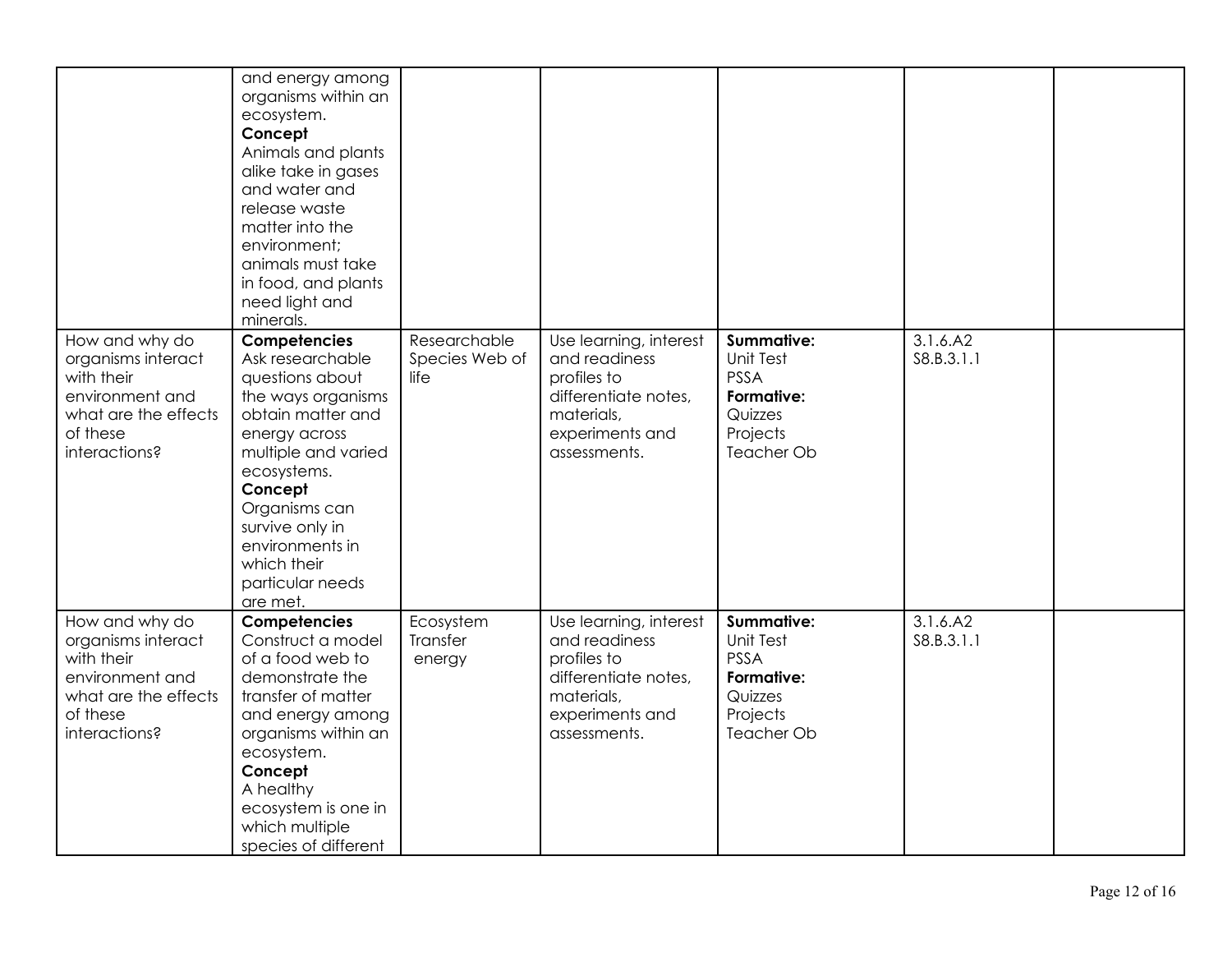|                                                                                                                            | types are each<br>able to meet their<br>needs in a<br>relatively stable<br>web of life. (LS2.A)                                                                                                                                                                                                                  |                                                           |                                                                                                                                 |                                                                                                         |                                                     |  |
|----------------------------------------------------------------------------------------------------------------------------|------------------------------------------------------------------------------------------------------------------------------------------------------------------------------------------------------------------------------------------------------------------------------------------------------------------|-----------------------------------------------------------|---------------------------------------------------------------------------------------------------------------------------------|---------------------------------------------------------------------------------------------------------|-----------------------------------------------------|--|
| How and why do<br>organisms interact<br>with their<br>environment and<br>what are the effects<br>of these<br>interactions? | Competencies<br>Identify a newly<br>introduced species<br>to an ecosystem<br>and provide<br>evidence that it is<br>an invasive species<br>or noninvasive<br>species.<br>Concept<br>Newly introduced<br>species can<br>damage the<br>balance of an<br>ecosystem. (LS2.A)                                          | Ecosystem<br>Invasive<br>Noninvasive<br>Species<br>System | Use learning, interest<br>and readiness<br>profiles to<br>differentiate notes,<br>materials,<br>experiments and<br>assessments. | <b>Summative:</b><br><b>Unit Test</b><br><b>PSSA</b><br>Formative:<br>Quizzes<br>Projects<br>Teacher Ob | 3.1.6.A2<br>\$8.B.3.1.1<br>S8.B.3.1.2<br>S8.B.3.1.3 |  |
| How and why do<br>organisms interact<br>with their<br>environment and<br>what are the effects<br>of these<br>interactions? | Competencies<br>Use models to<br>trace the cycling of<br>particles of matter<br>between the air<br>and soil and<br>among plants,<br>animals, and<br>microbes.<br>Concept<br>Matter cycles<br>between the air<br>and soil and<br>among plants,<br>animals, and<br>microbes as these<br>organisms live and<br>die. | Cycles<br>Matter<br>Microbes                              | Use learning, interest<br>and readiness<br>profiles to<br>differentiate notes,<br>materials,<br>experiments and<br>assessments. | <b>Summative:</b><br>Unit Test<br><b>PSSA</b><br>Formative:<br>Quizzes<br>Projects<br>Teacher Ob        | 3.1.6.A2<br>S8.B.3.1.1<br>S8.B.3.1.2                |  |
| How and why do<br>organisms interact<br>with their                                                                         | Competencies<br>Use models to<br>describe how                                                                                                                                                                                                                                                                    | Decomposers<br>Decomposition<br>Microbes                  | Use learning, interest<br>and readiness<br>profiles to                                                                          | <b>Summative:</b><br><b>Unit Test</b><br><b>PSSA</b>                                                    | 3.1.6.A2<br>\$8.B.3.1.1                             |  |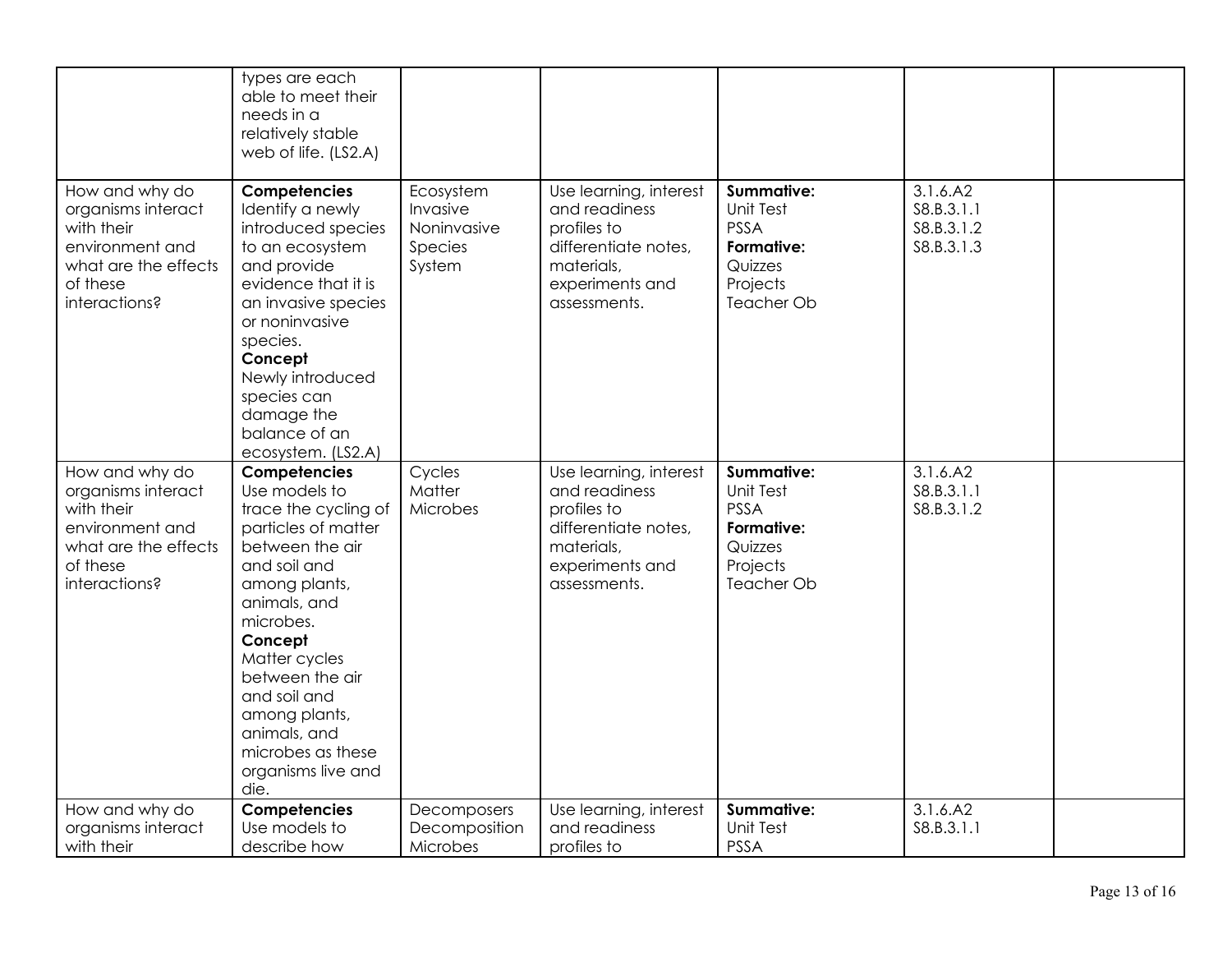| environment and<br>what are the effects<br>of these<br>interactions?                                                       | decomposition<br>eventually restores<br>(recycles) some<br>materials back to<br>the soil for plants to<br>use.<br>Concept<br>Matter cycles<br>between the air<br>and soil and<br>among plants,<br>animals, and<br>microbes as these<br>organisms live and<br>die.                                     |                                                    | differentiate notes,<br>materials,<br>experiments and<br>assessments.                                                           | Formative:<br>Quizzes<br>Projects<br>Teacher Ob                                                                | S8.B.3.1.2<br>S8.B.3.1.3                            |  |
|----------------------------------------------------------------------------------------------------------------------------|-------------------------------------------------------------------------------------------------------------------------------------------------------------------------------------------------------------------------------------------------------------------------------------------------------|----------------------------------------------------|---------------------------------------------------------------------------------------------------------------------------------|----------------------------------------------------------------------------------------------------------------|-----------------------------------------------------|--|
| How and why do<br>organisms interact<br>with their<br>environment and<br>what are the effects<br>of these<br>interactions? | Competencies<br>Describe a healthy<br>ecosystem as a<br>system in terms of<br>the components<br>and interactions.<br>Concept<br>A healthy<br>ecosystem is one in<br>which multiple<br>species of different<br>types are each<br>able to meet their<br>needs in a<br>relatively stable<br>web of life. | Ecosystem<br>Components<br>System System<br>models | Use learning, interest<br>and readiness<br>profiles to<br>differentiate notes,<br>materials,<br>experiments and<br>assessments. | <b>Summative:</b><br><b>Unit Test</b><br><b>PSSA</b><br>Formative:<br>Quizzes<br>Projects<br><b>Teacher Ob</b> | 3.1.6.A2<br>\$8.B.3.1.1<br>S8.B.3.1.2<br>S8.B.3.1.3 |  |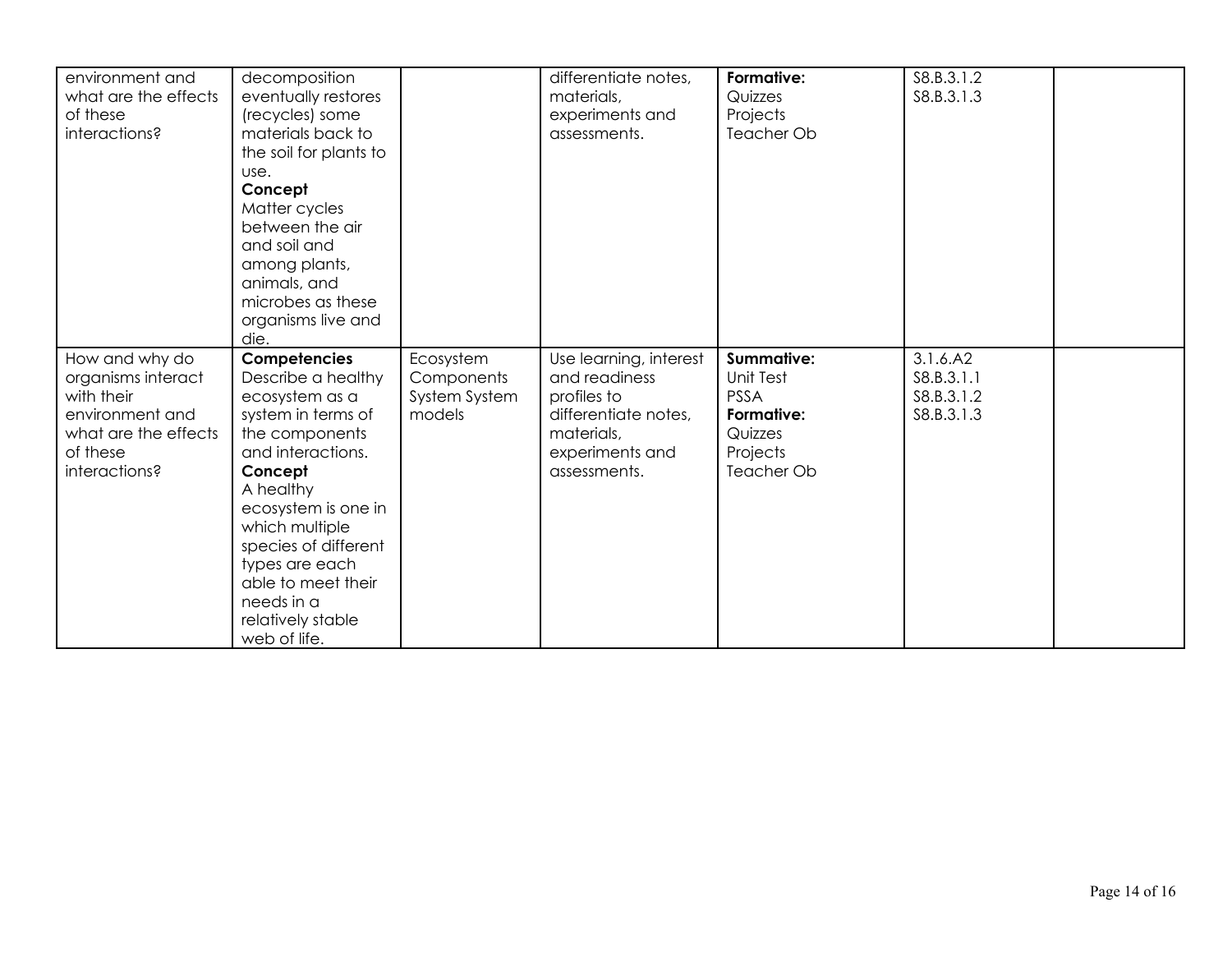## CAMP HILL SCHOOL DISTRICT

### **Updated: Energy and Waves**

#### **Big [Ideas:](http://www.pdesas.org/module/sas/curriculumframework/)**

- . Interactions of objects or systems of objects can be predicted and explained using the concept of energy transfer and **conservation.**
- . Waves are a repeating pattern of motion that transfers energy from place to place without overall displacement of matter.

| <b>Essential Question</b>                                                                       | <b>Focus for Instruction</b><br>(What students should<br>be able to do?)                                                                                                                                                                                                                                | <b>Essential</b><br><b>Vocabulary</b>                | <b>Planned Learning</b><br><b>Experiences and</b><br><b>Instructional</b><br><b>Strategies</b><br>(How will you adjust<br>instruction to meet the<br>needs of diverse<br>learners?) | <b>Assessments</b><br>(How will you know if<br>students have learned? List<br>Summative [S], Formative<br>[F], Benchmark [B],<br>Diagnostic [D]) | Technology,<br><b>Materials and</b><br><b>Resources</b><br><b>Standards</b>                | Suggested<br><b>Timeframe</b><br>(<br>applicable) |
|-------------------------------------------------------------------------------------------------|---------------------------------------------------------------------------------------------------------------------------------------------------------------------------------------------------------------------------------------------------------------------------------------------------------|------------------------------------------------------|-------------------------------------------------------------------------------------------------------------------------------------------------------------------------------------|--------------------------------------------------------------------------------------------------------------------------------------------------|--------------------------------------------------------------------------------------------|---------------------------------------------------|
| How can one<br>explain and predict<br><i>interactions</i><br>between objects<br>within systems? | Competencies<br>Construct and<br>support an<br>argument that the<br>gravitational force<br>exerted by Earth on<br>objects is directed<br>down.<br>Concept<br>Gravitational force<br>of Earth acting on<br>another object<br>near Earth's surface<br>pulls that object<br>toward the planet's<br>center. | Gravitational<br>force                               | Use learning, interest<br>and readiness<br>profiles to<br>differentiate notes,<br>materials,<br>experiments and<br>assessments.                                                     | <b>Summative:</b><br><b>Unit Test</b><br><b>PSSA</b><br>Formative:<br>Quizzes<br>Projects<br><b>Teacher Ob</b>                                   | 3.3.6B1<br>3.3.7.B1<br>\$8.C.3.1 \$8.D.3.1<br>S8.D.3.1.1<br>\$8.D.3.1.2                    |                                                   |
| How is energy<br>transferred and<br>conserved?                                                  | Competencies<br>Use a model to<br>describe that<br>energy in animal's<br>food was once<br>energy from the<br>sun.<br>Concept<br>Energy released<br>from food was                                                                                                                                        | Energy flow<br>Flow chart<br>Model<br>Photosynthesis | Use learning, interest<br>and readiness<br>profiles to<br>differentiate notes,<br>materials,<br>experiments and<br>assessments.                                                     | <b>Summative:</b><br><b>Unit Test</b><br><b>PSSA</b><br>Formative:<br>Quizzes<br>Projects<br><b>Teacher Ob</b>                                   | 4.1.7.C<br>S8.B.3.1.1<br>S8.B.3.1.2<br>S8.B.3.1.3<br>S8.C.2.1<br>\$8.C.2.1.1<br>S8.C.2.2.1 |                                                   |